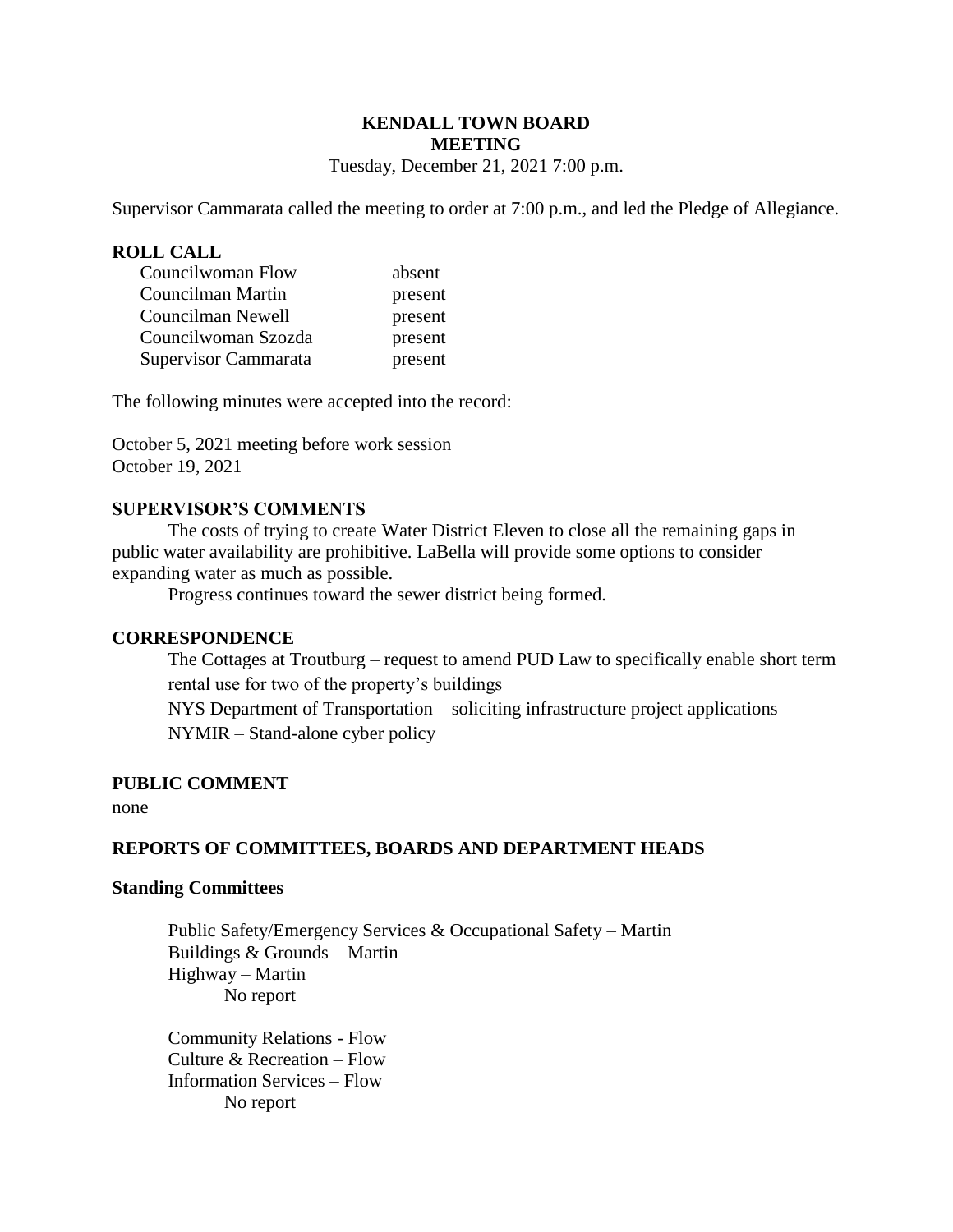Human Resources and Ethics – Szozda Employee Benefits – Szozda Benefit Resources has not been responsive regarding the necessary new forms.

Planning, Zoning & Agriculture – Newell Both boards cancelled their November meetings.

Finance, Taxes & Special Districts – Cammarata The mortgage tax revenue was nearly double what was budgeted, which is great news.

### **Boards**

Planning Board – P. Pfister, Chair –no report Zoning Board – P. Bolton, Chair – no report

### **Department Heads**

Assessor – L. Ames – no report Code Enforcement – P. Hennekey – no report Highway - W. Kruger – no report Historian – K. Corcoran – annual report submitted Recreation – M. Werth – no report Town Clerk – A. Richardson – written report submitted Town Justice – D. Kluth – written report submitted Supervisor – A. Cammarata – written report submitted

### **RESOLUTIONS**

Councilman Martin made the following motion, which was seconded by Councilman Newell:

# **RESOLUTION 98-1221BUDGET TRANSFER**

Be It Resolved, to increase Highway Expense Account DA9010.80, N.Y. State Retirement, by \$2,315.00 and decrease Highway Expense Account DA9060.80, Medical Insurance, by \$2,315.00, and to

Increase General Expense Account A9010.80, N.Y. State Retirement by \$2,389.00, and decrease General Expense Account, A9010.80, Medical Insurance, by \$2,389.00.

Supervisor Cammarata called for a vote, which resulted in all ayes, and declared the motion carried.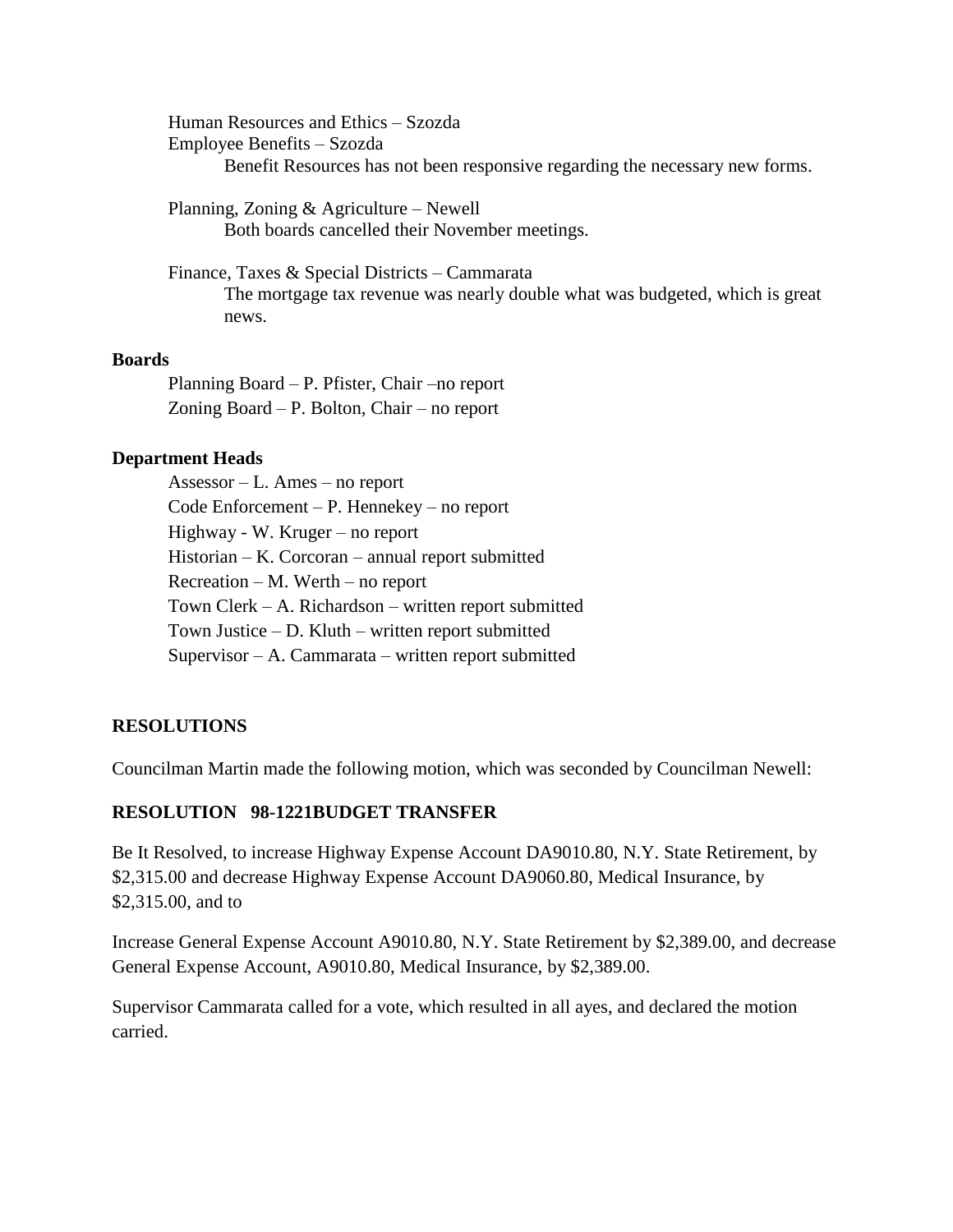Councilwoman Szozda made the following motion, which was seconded by Councilman Martin:

### **RESOLUTION 99-1221 BUDGET AMENDMENTS**

Be It Resolved, to increase General Revenue Account A3005.00, Mortgage Tax, by \$10,200.00, and to increase General Expense Accounts:

A1420.40, Attorney Contractual, by \$6,000.00, A1440.40, Engineering Expense, by \$2,500.00, A1620.40,Town Hall Expense Account Equipment, by \$200.00, A1620.40, Town Hall Contractual, by \$1,000.00, and A7310.40, Youth Program Contractual, \$500.00.

Be it also Resolved, to increase Highway Revenue Account DA3502.00, DASNY Repayment, by \$11,000.00, and to Increase Highway Accounts:

DA5110.10, Maintenance of Streets Salary, by \$2,000.00 and DA5130.40, Machinery Contractual, by \$9,000.00.

Supervisor Cammarata called for a vote, which resulted in all ayes, and declared the motion carried.

Councilman Newell made the following motion, which was seconded by Councilwoman Szozda:

### **RESOLUTION 100-1221 APPOINTMENT OF NYS CERTIFIED OPERATOR FOR THE TOWN OF KENDALL'S WATER DISTRICT TEN**

Whereas, the construction of the improvements for the Town of Kendall Water District Ten Project have been substantially completed and approved by the NYS Department of Health, so

Be It Resolved, that a NYS certified Operator, Steve Trotta (NYSDOH Certificate NY0036226), will operate the water system pursuant to the agreement between the Town of Kendall and the Monroe County Water and Sewer Authority.

Supervisor Cammarata called for a vote, which resulted in all ayes, and declared the motion carried.

Councilman Martin made the following motion, which was seconded by Councilwoman Szozda :

# **RESOLUTION 101-1221 RESOLUTION TO AUTHORIZE SUPERVISOR TO SIGN AN INTERMUNICIPAL AGREEMENT WITH MONROE COUNTY, AND THE TOWN OF HAMLIN FOR THE TOWN OF KENDALL'S REDI SEWER PROJECT.**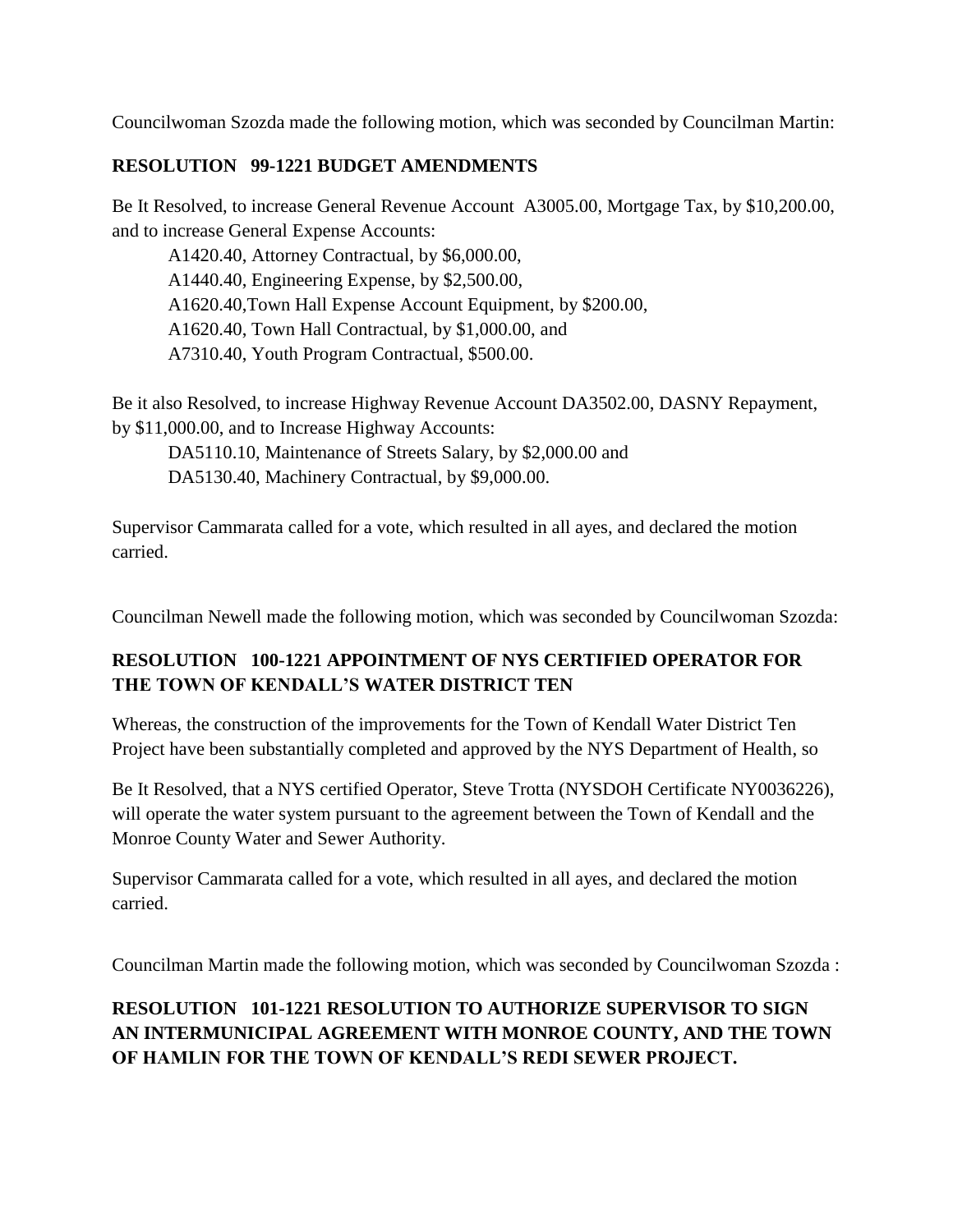Whereas, the Town of Kendall has been approved for grant funds from the State of New York to construct sewer infrastructure in the Towns of Kendall and Hamlin, and

Whereas, the project would require an agreement with Monroe County for the treatment of sanitary flows generated by the new system, and

Whereas, the Town Board of the Town of Kendall, hereby determines the execution of the proposed agreement to be in the best interests of the project and the Town of Kendall,

NOW THEREFORE, Be it Resolved, that the Supervisor is hereby authorized to execute the agreement between the Town of Kendall, Town of Hamlin, and Monroe County, on behalf of the Town of Kendall.

Supervisor Cammarata called for a vote, which resulted in all ayes, and declared the motion carried.

Councilwoman Szozda made the following motion, which was seconded by Councilman Newell:

# **RESOLUTION 102-1221 ACCEPTING THE RESIGNATION OF PATRICIA PFISTER, CHAIRPERSON OF THE TOWN OF KENDALL PLANNING BOARD.**

Whereas, Patricia Pfister served as Chairperson of the Town of Kendall Planning Board and our county representative on the Orleans County Planning Board, in a thoughtful and excellent manner, and

Whereas, Mrs. Pfister submitted her resignation, to be effective December, 31, 2021, so now the Kendall Town Board does thank Patricia Pfister and acknowledge her leadership, which she has demonstrated in guiding the Town of Kendall in its planning efforts, while maintaining its rural integrity and character, and also

Resolves to accept, with regret, Mrs. Pfister's resignation and extend its best wishes to her in her future endeavors.

Supervisor Cammarata called for a vote, which resulted in all ayes, and declared the motion carried.

Councilman Newell made the following motion, which was seconded by Councilman Martin:

### **RESOLUTION 103-1221 HAZARD MITIGATION PLAN**

Whereas, the Town of Kendall, with the assistance from Tetra Tech, Inc., has gathered information and prepared the Orleans County Hazard Mitigation Plan; and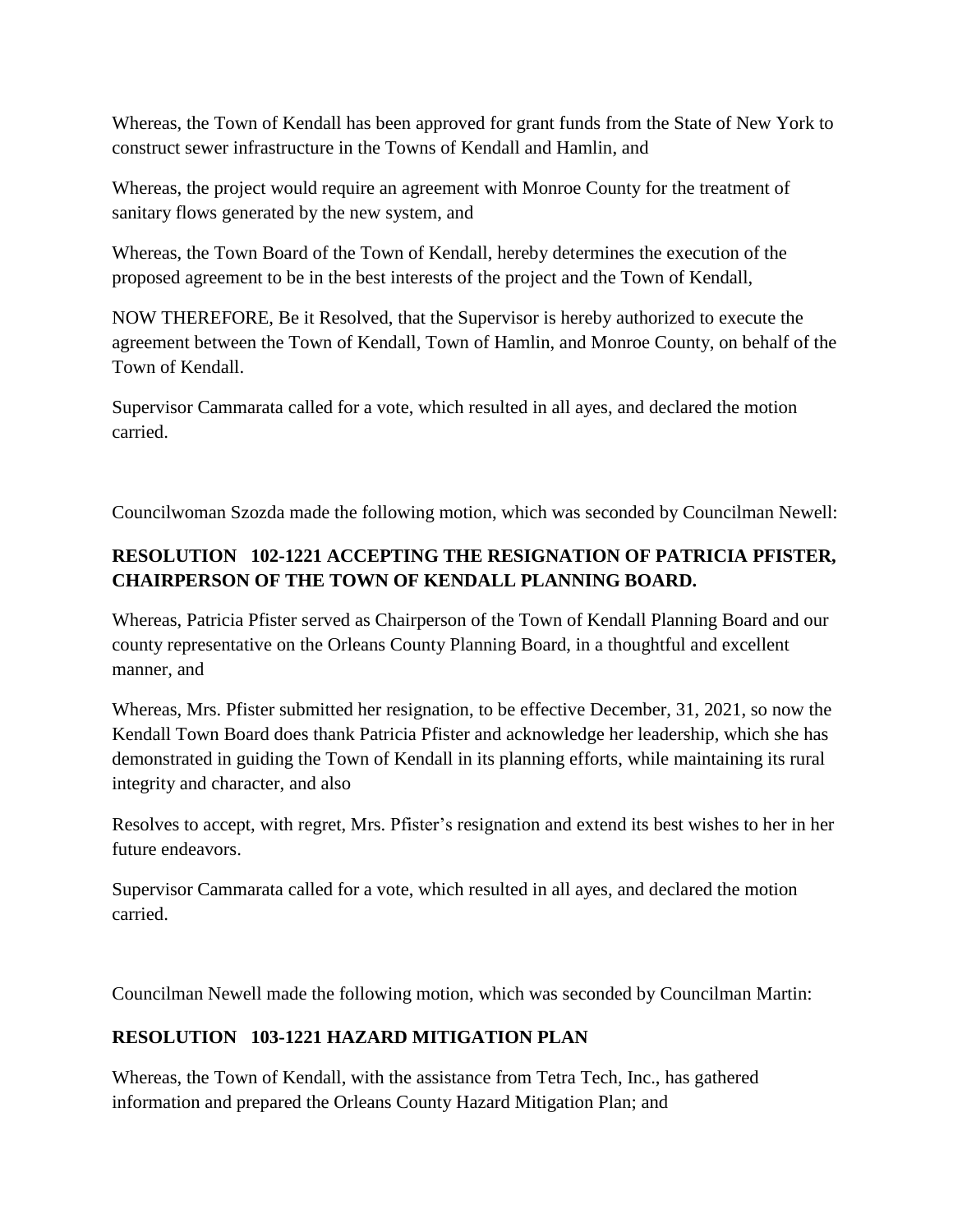Whereas, the Orleans County Hazard Mitigation Plan has been prepared in accordance with the Disaster Mitigation Act of 2000; and

Whereas, the Town of Kendall is a local unit of government that has afforded the citizens an opportunity to comment and provide input in the Plan and the actions in the Plan; and

Whereas, the Town of Kendall has reviewed the Plan and affirms that the Plan will be updated no less than every five years;

Now Therefore, Be It Resolved by the Kendall Town Board that the Town of Kendall adopts the Orleans County Hazard Mitigation Plan as this jurisdiction's Natural Hazard Mitigation Plan, and resolves to execute the actions in the Plan.

Supervisor Cammarata called for a vote, which resulted in all ayes, and declared the motion carried.

Councilman Martin made the following motion, which was seconded by Councilwoman Szozda:

### **RESOLUTION 104-1221 THANKING COUNCILMAN NEWELL**

The Kendall Town Board hereby resolves to acknowledge, with appreciation, the eight years of service given by Councilman Bruce Newell, with the support of the voting public, to the residents and visitors of this town.

Councilman Newell has shown attention to detail and diligence in the day to day business of the Town, and in the many projects which he has directed. He has consistently sought input from constituents, and shown respect for citizens' opinions in making his decisions.

The Kendall Town Board does thank him and wish him well in his future endeavors.

Supervisor Cammarata called for a vote, which resulted in all ayes, and declared the motion carried.

Councilman Newell said he is looking forward to serving in his new capacity on the Planning Board.